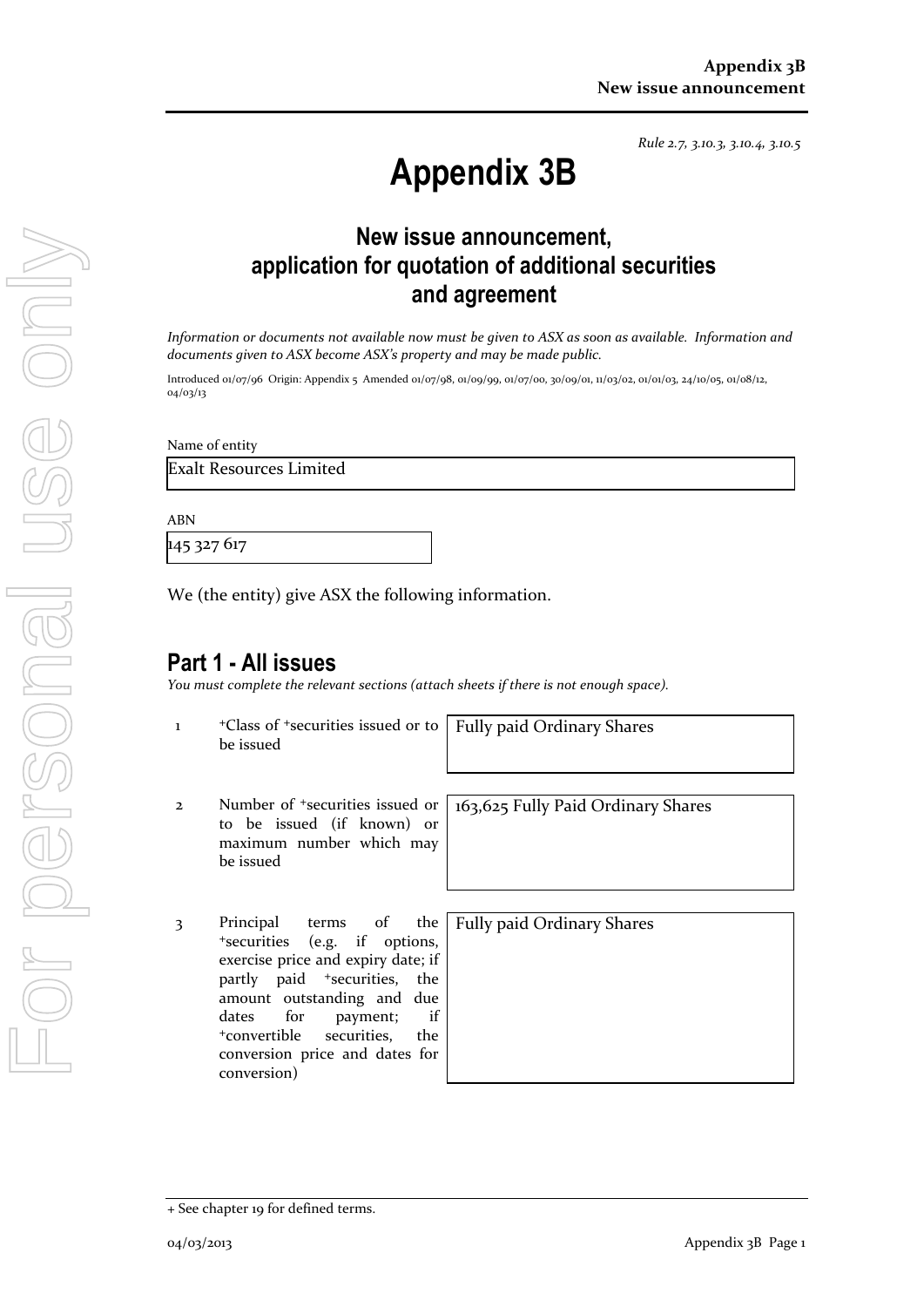| Do the $\pm$ securities rank equally<br>in all respects from the <i>fissue</i><br>date with an existing <sup>+</sup> class of<br>quoted *securities?                                                                                                                                                                                                                                                                                              | <b>Yes</b> |
|---------------------------------------------------------------------------------------------------------------------------------------------------------------------------------------------------------------------------------------------------------------------------------------------------------------------------------------------------------------------------------------------------------------------------------------------------|------------|
| If the additional <sup>+</sup> securities do<br>not rank equally, please state:<br>the date from which they do<br>$\bullet$<br>• the extent to which they<br>participate for the<br>next<br>dividend, (in the case of a<br>trust, distribution)<br>$\alpha$<br>interest payment<br>the extent to which they do<br>$\bullet$<br>not rank equally, other than<br>in relation to the next<br>dividend, distribution<br><b>or</b><br>interest payment |            |
| Issue price or consideration                                                                                                                                                                                                                                                                                                                                                                                                                      | N/A        |

6 Purpose of the issue (If issued as consideration for the acquisition of assets, clearly identify those assets)

Satisfaction of an outstanding invoice to a supplier for \$32,725.

6a Is the entity an +eligible entity that has obtained security holder approval under rule 7.1A? Yes

> If Yes, complete sections 6b – 6h *in relation to the +securities the subject of this Appendix 3B*, and comply with section 6i

- 6b The date the security holder resolution under rule 7.1A was passed
- 6c Number of +securities issued without security holder approval under rule 7.1

30<sup>th</sup> November 2012

163,625

<sup>+</sup> See chapter 19 for defined terms.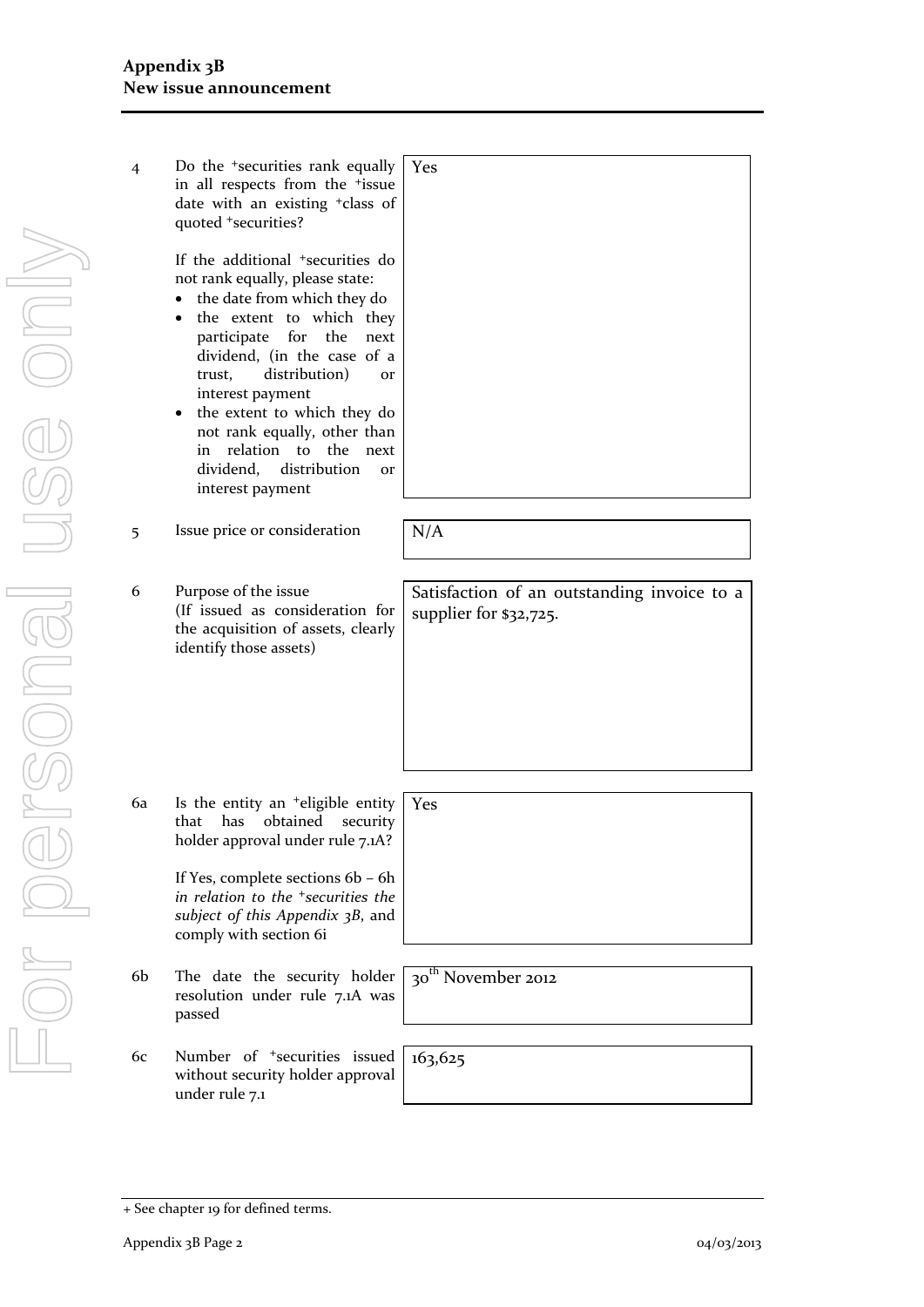- 6d Number of +securities issued with security holder approval under rule 7.1A
- 6e Number of +securities issued with security holder approval under rule 7.3, or another specific security holder approval (specify date of meeting)
- 6f Number of +securities issued under an exception in rule 7.2
- 6g If +securities issued under rule 7.1A, was issue price at least 75% of 15 day VWAP as calculated under rule 7.1A.3? Include the <sup>+</sup>issue date and both values. Include the source of the VWAP calculation.
- 6h If +securities were issued under rule 7.1A for non-cash consideration, state date on which valuation of consideration was released to ASX Market Announcements
- 6i Calculate the entity's remaining issue capacity under rule 7.1 and rule 7.1A – complete Annexure 1 and release to ASX Market Announcements

#### 7 <sup>+</sup>Issue dates

Note: The issue date may be prescribed by ASX (refer to the definition of issue date in rule 19.12). For example, the issue date for a pro rata entitlement issue must comply with the applicable timetable in Appendix 7A.

Cross reference: item 33 of Appendix 3B.

8 Number and <sup>+</sup>class of all <sup>+</sup>securities quoted on ASX (*including* the +securities in section 2 if applicable)

Nil

Nil

Nil

N/A

N/A

See Annexure 1

| $\overline{6^{th}}$ June 2013 |                                           |
|-------------------------------|-------------------------------------------|
| Number                        | <sup>+</sup> Class                        |
| 56,538,628                    | Fully Paid Ordinary<br>Shares             |
| 16,008,568                    | Listed Options \$.20<br>Expiring 31/12/15 |
|                               |                                           |

<sup>+</sup> See chapter 19 for defined terms.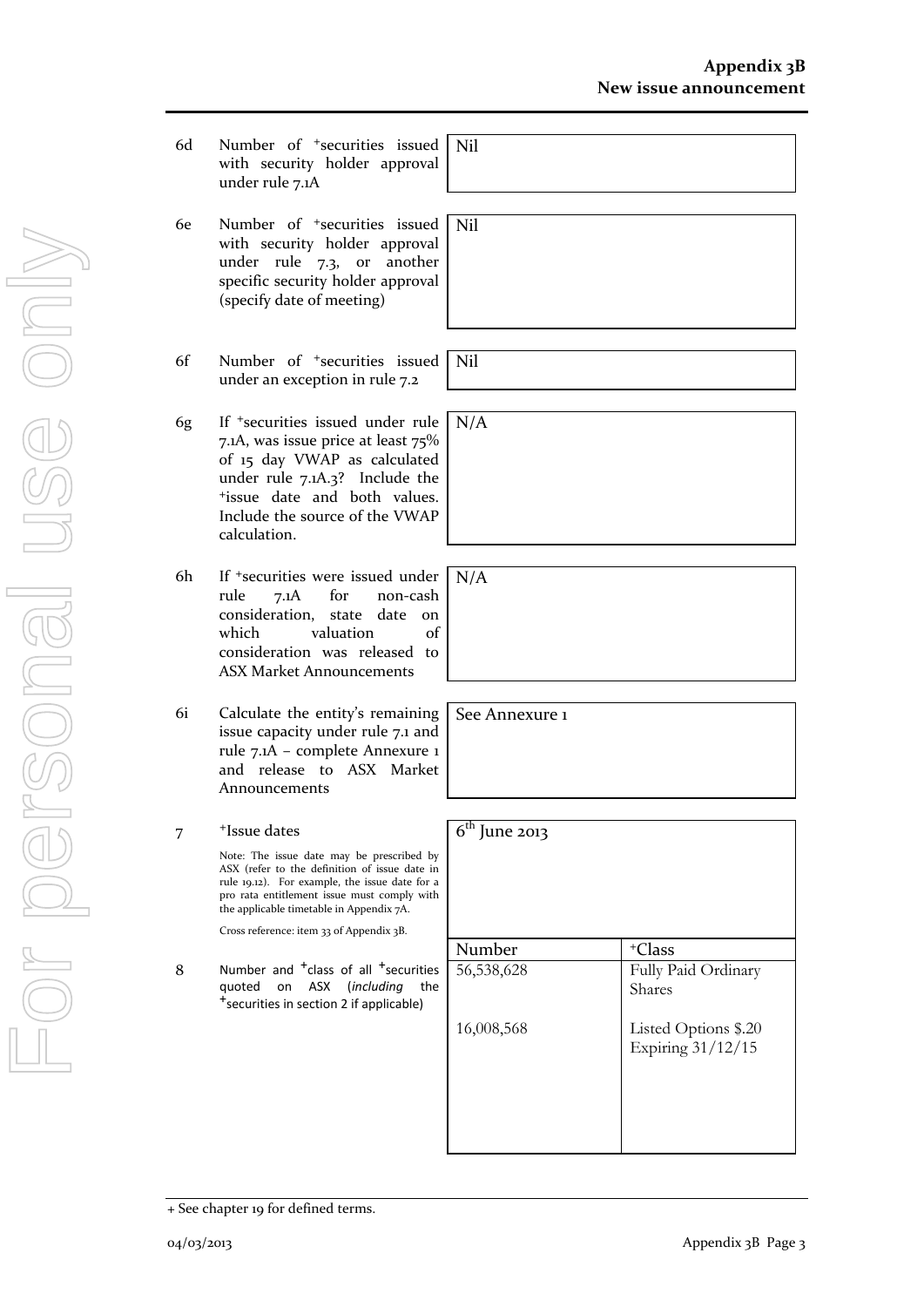|                                                                                                                                |                          | $^+\mathrm{Class}$                                                         |
|--------------------------------------------------------------------------------------------------------------------------------|--------------------------|----------------------------------------------------------------------------|
| and <sup>+</sup> class<br>of<br>all<br>Number<br>*securities not quoted on ASX<br>(including the <sup>+</sup> securities<br>in | 16,666,667               | Fully Paid Ordinary<br>Shares escrowed until<br>21/11/13                   |
|                                                                                                                                | 10,000,000               | Unlisted options \$.20<br>Expiring $6/12/14$                               |
|                                                                                                                                | 10,000,000               | Class W options \$.20,<br>Expiring 21/11/14<br>escrowed until 21/11/13     |
|                                                                                                                                | 20,000,000               | Class X options \$.50,<br>Expiring 21/11/15<br>escrowed until 21/11/13     |
|                                                                                                                                | 2,600,000                | Class Y options \$.20,<br>Expiring 21/11/16<br>escrowed until 28/11/14     |
|                                                                                                                                | 2,400,000                | Class Z options \$.50,<br>Expiring 21/11/16<br>escrowed until 28/11/14     |
|                                                                                                                                | 22,000,000               | Class A Performance<br>Shares                                              |
|                                                                                                                                | 22,000,000               | Class B Performance<br>Shares                                              |
|                                                                                                                                | 22,000,000               | Class C Performance<br><b>Shares</b><br>(all escrowed until<br>21/11/13    |
|                                                                                                                                | 6,000,000                | Class A Performance                                                        |
|                                                                                                                                | 6,000,000                | Shares<br>Class B Performance                                              |
|                                                                                                                                | 6,000,000                | Shares<br>Class C Performance<br>Shares<br>(all escrowed until<br>28/11/14 |
|                                                                                                                                | section 2 if applicable) | Number                                                                     |

10 Dividend policy (in the case of a trust, distribution policy) on the increased capital (interests)

N/A

# **Part 2 - Pro rata issue**

11 Is security holder approval required?

N/A

For personal use only Forersonal use only

<sup>+</sup> See chapter 19 for defined terms.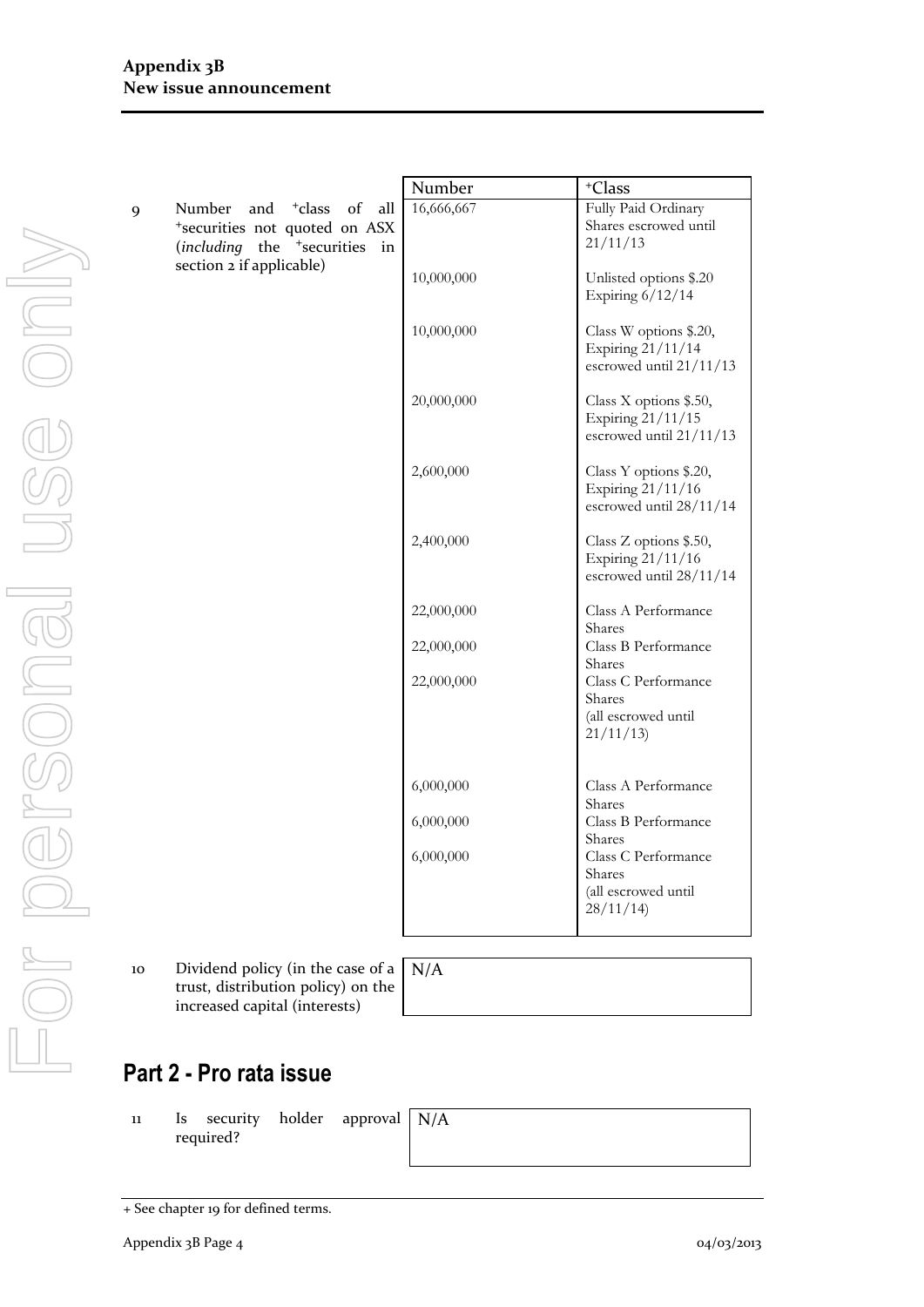| 12 | Is the issue renounceable or non-<br>renounceable?                                                                                                                                                                                    | N/A |
|----|---------------------------------------------------------------------------------------------------------------------------------------------------------------------------------------------------------------------------------------|-----|
| 13 | Ratio in which the <sup>+</sup> securities<br>will be offered                                                                                                                                                                         | N/A |
| 14 | <sup>+</sup> Class of <sup>+</sup> securities to which the<br>offer relates                                                                                                                                                           | N/A |
| 15 | +Record<br>determine<br>date<br>to<br>entitlements                                                                                                                                                                                    | N/A |
| 16 | different<br>Will<br>holdings<br>on<br>registers (or<br>subregisters) be<br>aggregated<br>for<br>calculating<br>entitlements?                                                                                                         | N/A |
| 17 | Policy for deciding entitlements<br>in relation to fractions                                                                                                                                                                          | N/A |
| 18 | Names of countries in which the<br>entity has security holders who<br>will not be<br>sent new offer<br>documents<br>Note: Security holders must be told how their<br>entitlements are to be dealt with.<br>Cross reference: rule 7.7. | N/A |
| 19 | Closing date for<br>$\sigma$<br>receipt<br>acceptances or renunciations                                                                                                                                                               | N/A |
| 20 | Names of any underwriters                                                                                                                                                                                                             | N/A |
|    |                                                                                                                                                                                                                                       |     |
| 21 | Amount of any underwriting fee<br>or commission                                                                                                                                                                                       | N/A |
| 22 | Names of any brokers to the<br>issue                                                                                                                                                                                                  | N/A |
|    |                                                                                                                                                                                                                                       |     |
| 23 | Fee or commission payable to the<br>broker to the issue                                                                                                                                                                               | N/A |
| 24 | Amount of any handling fee<br>payable to brokers who lodge<br>acceptances or renunciations on<br>behalf of security holders                                                                                                           | N/A |

<sup>+</sup> See chapter 19 for defined terms.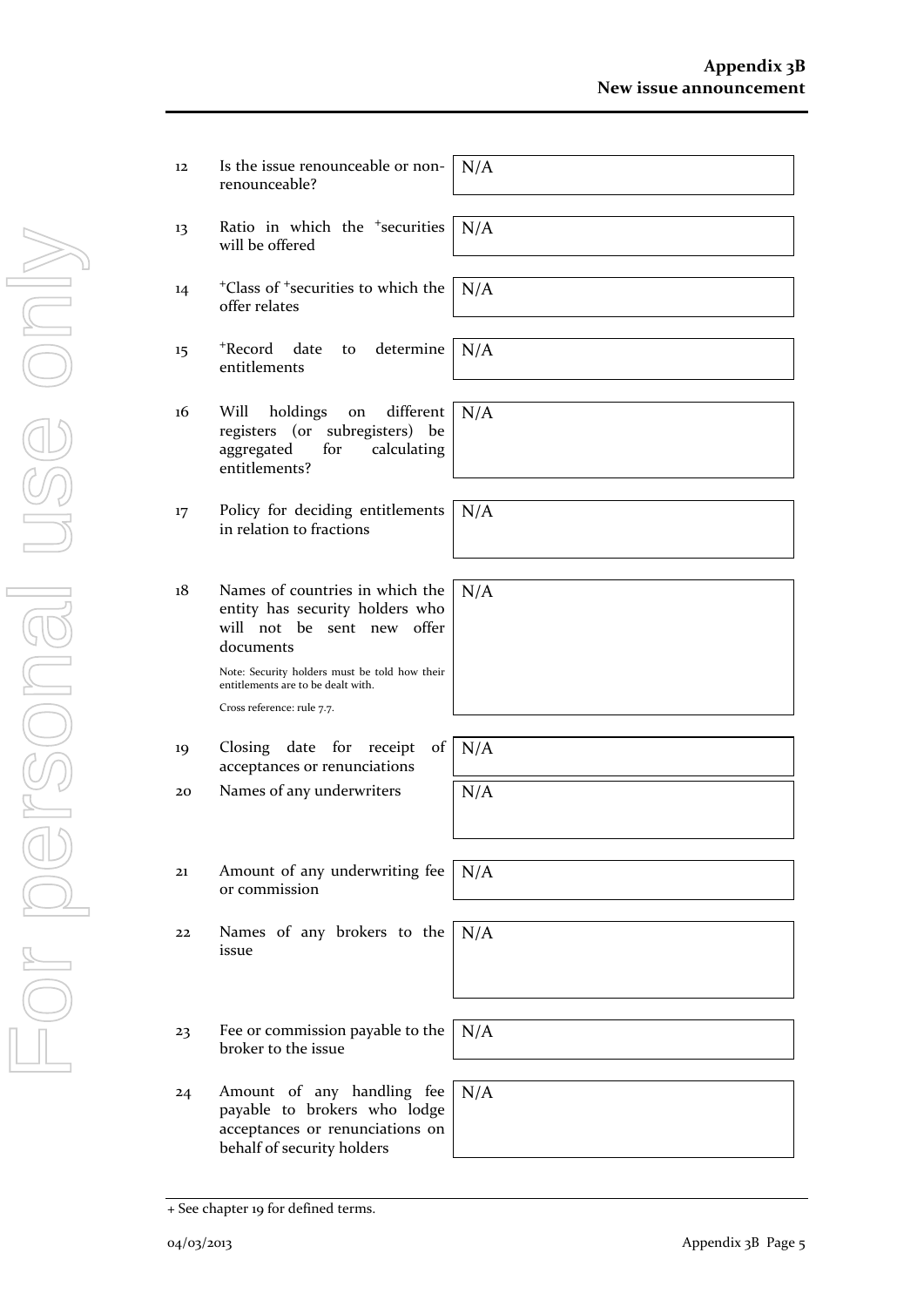#### **Appendix 3B New issue announcement**

| 25 | If the issue is contingent on<br>security holders' approval, the<br>date of the meeting                                                                                             | N/A |
|----|-------------------------------------------------------------------------------------------------------------------------------------------------------------------------------------|-----|
| 26 | Date entitlement and acceptance<br>form and offer documents will be<br>sent to persons entitled                                                                                     | N/A |
| 27 | If the entity has issued options,<br>and the terms entitle option<br>holders<br>participate<br>to<br>on<br>exercise, the date on which<br>notices will be sent to option<br>holders | N/A |
| 28 | Date rights trading will begin (if<br>applicable)                                                                                                                                   | N/A |
| 29 | Date rights trading will end (if<br>applicable)                                                                                                                                     | N/A |
| 30 | How do security holders sell<br>their entitlements in full through<br>a broker?                                                                                                     | N/A |
| 31 | How do security holders sell part<br>of their entitlements through a<br>for the<br>broker<br>and<br>accept<br>balance?                                                              | N/A |

<sup>+</sup> See chapter 19 for defined terms.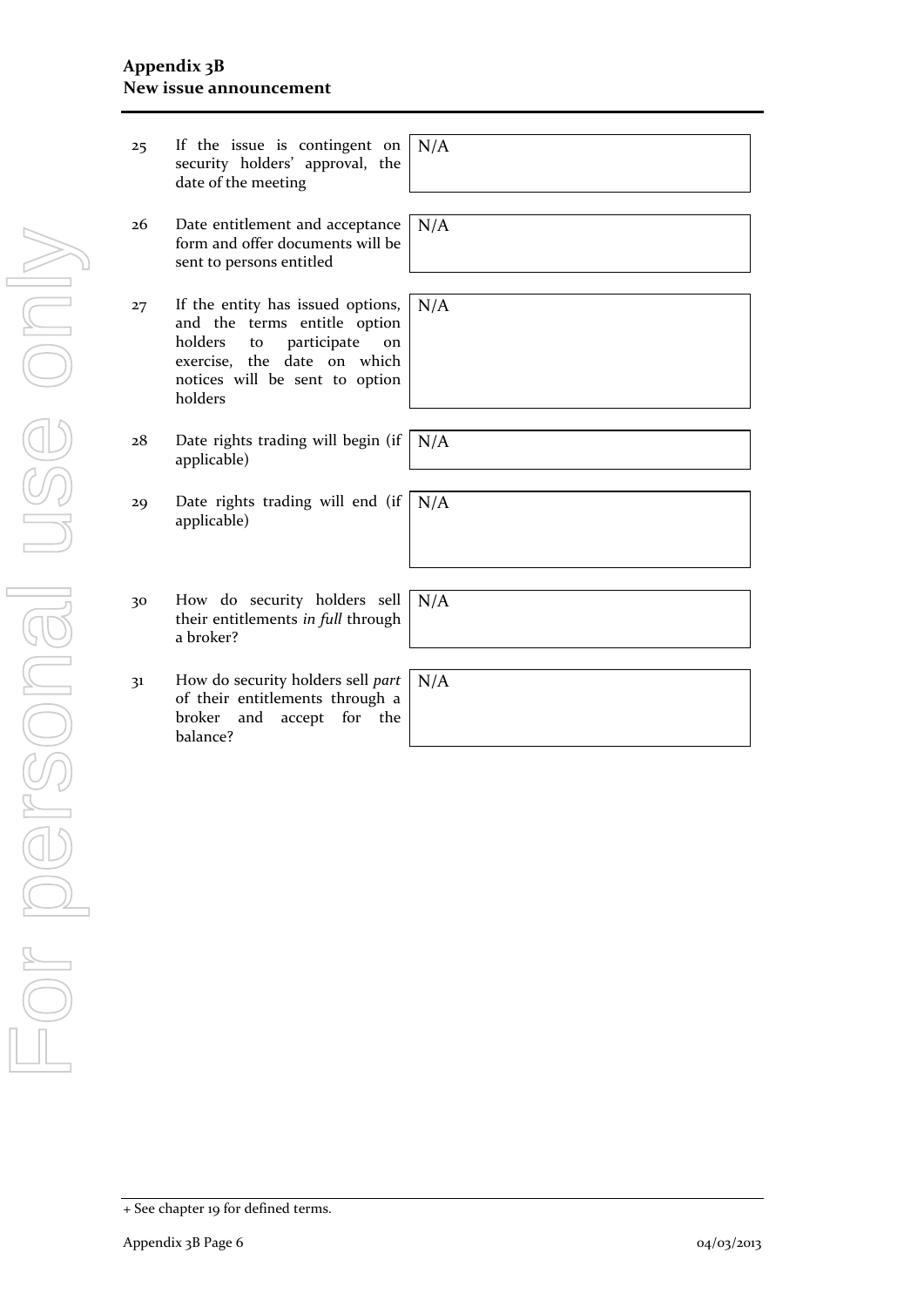32 How do security holders dispos of their entitlements (except b sale through a broker)?

 $33$  +Issue date  $N/A$ 

|   | e N/A |  |
|---|-------|--|
| y |       |  |
|   |       |  |

# **Part 3 - Quotation of securities**

*You need only complete this section if you are applying for quotation of securities*

- 34 Type of <sup>+</sup>securities (*tick one*)
- 

(a)  $\Box$  + Securities described in Part 1

(b)  $\boxed{\mathbf{x}}$  All other +securities

Example: restricted securities at the end of the escrowed period, partly paid securities that become fully paid, employee incentive share securities when restriction ends, securities issued on expiry or conversion of convertible securities

#### **Entities that have ticked box 34(a)**

#### **Additional securities forming a new class of securities**

*Tick to indicate you are providing the information or documents*

- 35 If the <sup>+</sup>securities are <sup>+</sup>equity securities, the names of the 20 largest holders of the additional <sup>+</sup>securities, and the number and percentage of additional <sup>+</sup>securities held by those holders
- 36 If the \*securities are \*equity securities, a distribution schedule of the additional <sup>+</sup>securities setting out the number of holders in the categories 1 - 1,000 1,001 - 5,000 5,001 - 10,000 10,001 - 100,000 100,001 and over

37 A copy of any trust deed for the additional +securities

For personal use only USS ONN 

<sup>+</sup> See chapter 19 for defined terms.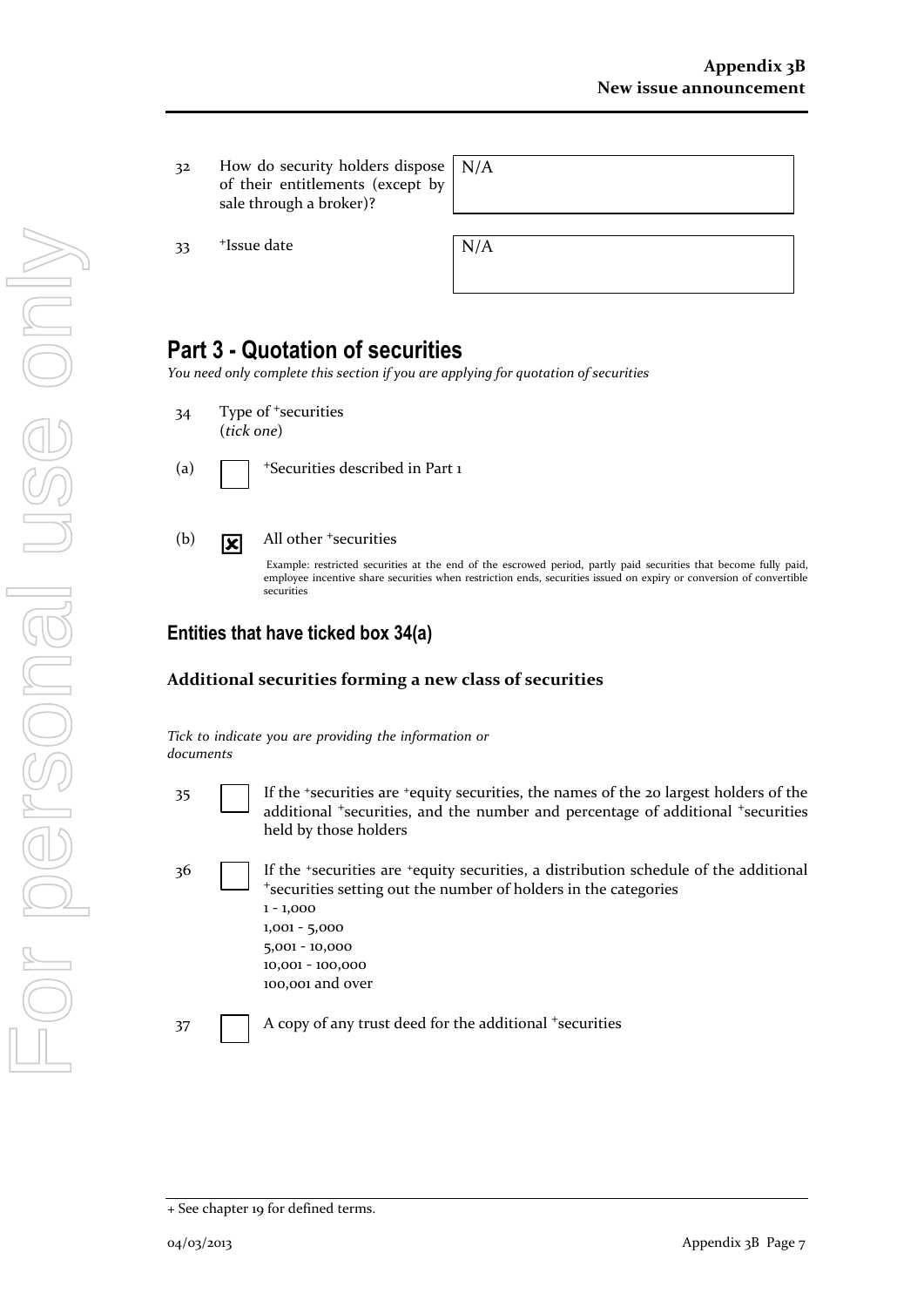| 38 | Number of <sup>+</sup> securities for which<br><sup>+</sup> quotation is sought                                                                                                                                                                                                                                                               | 163,625 Fully Paid Ordinary Shares |                                                            |
|----|-----------------------------------------------------------------------------------------------------------------------------------------------------------------------------------------------------------------------------------------------------------------------------------------------------------------------------------------------|------------------------------------|------------------------------------------------------------|
| 39 | <sup>+</sup> Class of <sup>+</sup> securities for which<br>quotation is sought                                                                                                                                                                                                                                                                | Fully Paid Ordinary Shares (ERD)   |                                                            |
| 40 | Do the <sup>+</sup> securities rank equally in<br>all respects from the <sup>+</sup> issue date<br>with an existing <sup>+</sup> class of quoted<br>*securities?<br>If the additional <sup>+</sup> securities do not<br>rank equally, please state:                                                                                           | Yes                                |                                                            |
|    | the date from which they do<br>٠<br>the extent to which they<br>$\bullet$<br>participate<br>for<br>the<br>next<br>dividend, (in the case of a<br>trust, distribution) or interest<br>payment<br>the extent to which they do<br>not rank equally, other than in<br>relation to the next dividend,<br>distribution<br>interest<br>or<br>payment |                                    |                                                            |
| 41 | Reason for request for quotation<br>now<br>Example: In the case of restricted securities, end<br>of restriction period                                                                                                                                                                                                                        | supplier for \$32,725.             | Satisfaction of an outstanding invoice to a                |
|    | (if issued upon conversion of<br>another <sup>+</sup> security, clearly identify<br>that other <sup>+</sup> security)                                                                                                                                                                                                                         |                                    |                                                            |
|    |                                                                                                                                                                                                                                                                                                                                               |                                    |                                                            |
| 42 | Number<br><sup>+</sup> class<br>of<br>all<br>and<br><sup>+</sup> securities<br>quoted<br><b>ASX</b><br>on<br>(including the <sup>+</sup> securities in clause<br>38)                                                                                                                                                                          | Number<br>56,538,628               | <sup>+</sup> Class<br>Fully Paid Ordinary<br><b>Shares</b> |
|    |                                                                                                                                                                                                                                                                                                                                               |                                    |                                                            |

#### **Entities that have ticked box 34(b)**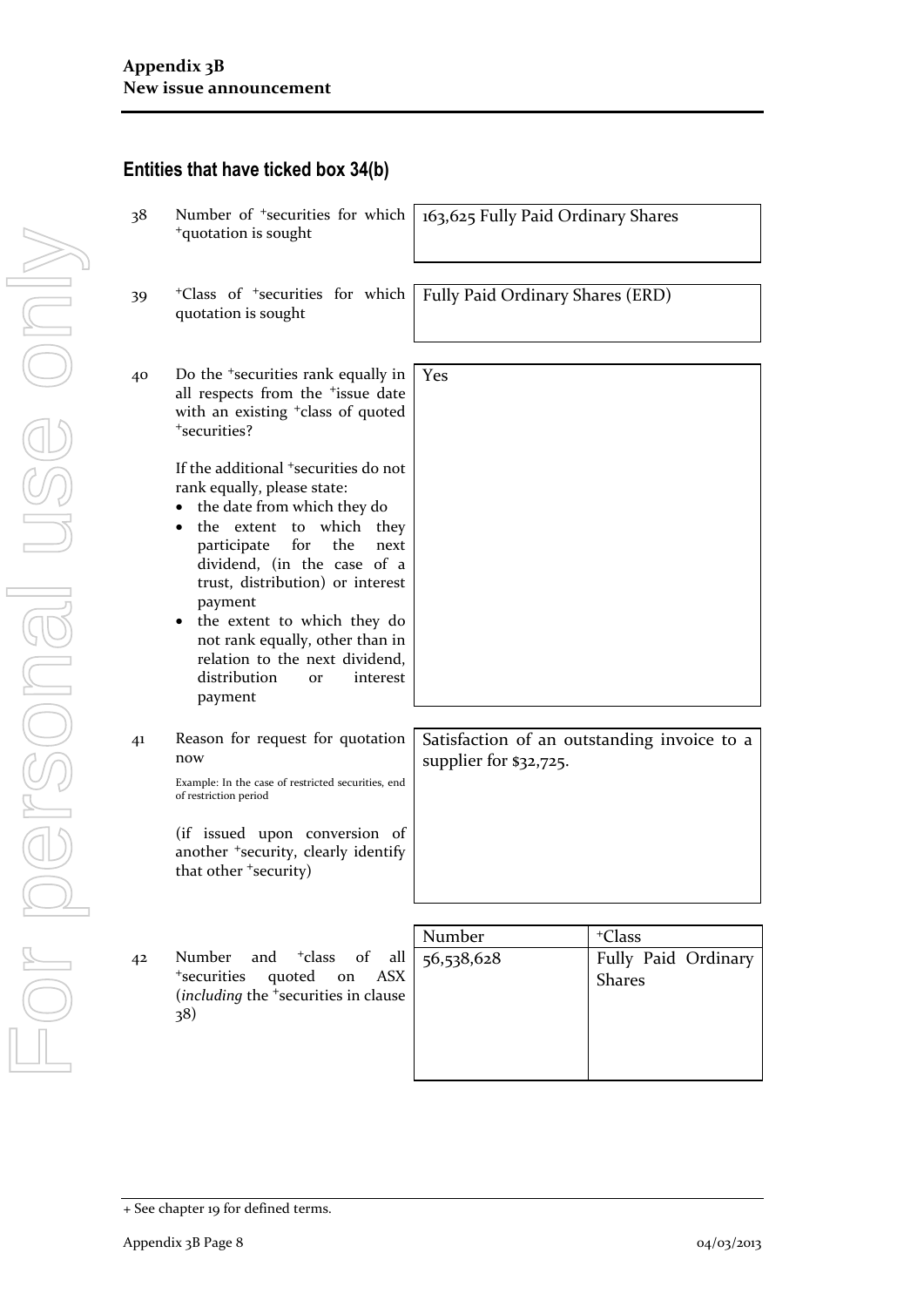#### **Quotation agreement**

- 1 <sup>+</sup>Quotation of our additional <sup>+</sup>securities is in ASX's absolute discretion. ASX may quote the <sup>+</sup>securities on any conditions it decides.
- 2 We warrant the following to ASX.
	- The issue of the +securities to be quoted complies with the law and is not for an illegal purpose.
	- There is no reason why those *\*securities* should not be granted <sup>+</sup>quotation.
	- An offer of the <sup>+</sup>securities for sale within 12 months after their issue will not require disclosure under section  $707(3)$  or section 1012C(6) of the Corporations Act.

Note: An entity may need to obtain appropriate warranties from subscribers for the securities in order to be able to give this warranty

- Section 724 or section 1016E of the Corporations Act does not apply to any applications received by us in relation to any +securities to be quoted and that no-one has any right to return any +securities to be quoted under sections 737, 738 or 1016F of the Corporations Act at the time that we request that the <sup>+</sup>securities be quoted.
- If we are a trust, we warrant that no person has the right to return the <sup>+</sup>securities to be quoted under section 1019B of the Corporations Act at the time that we request that the +securities be quoted.
- 3 We will indemnify ASX to the fullest extent permitted by law in respect of any claim, action or expense arising from or connected with any breach of the warranties in this agreement.
- 4 We give ASX the information and documents required by this form. If any information or document is not available now, we will give it to ASX before <sup>+</sup>quotation of the <sup>+</sup>securities begins. We acknowledge that ASX is relying on the information and documents. We warrant that they are (will be) true and complete.

Sign here: Shane Hartwig................................Date: 5 June 2013 ......................... (Director/Company secretary)

Print name: Shane Hartwig..................................

== == == == ==

<sup>+</sup> See chapter 19 for defined terms.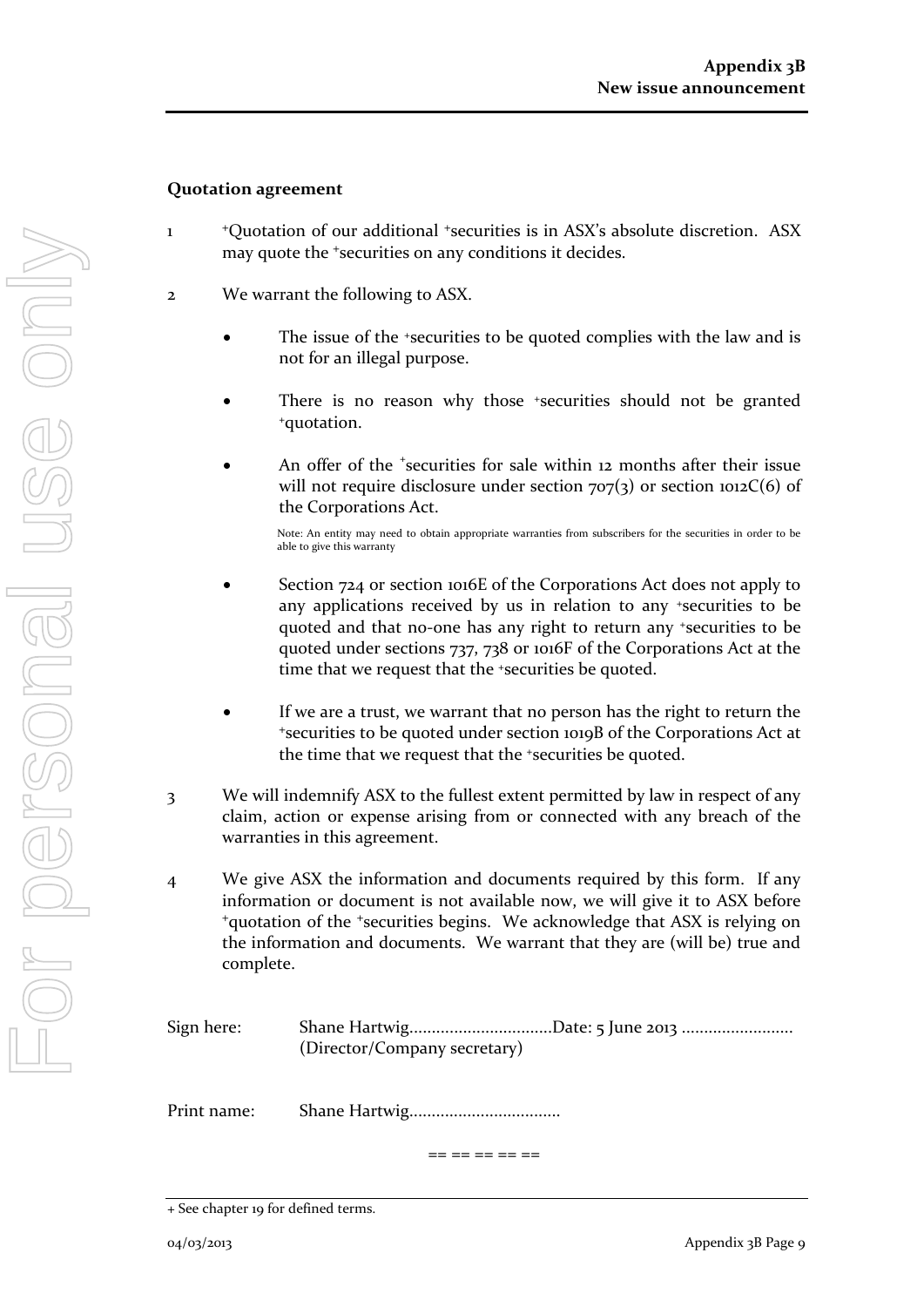# **Appendix 3B – Annexure 1**

# **Calculation of placement capacity under rule 7.1 and rule 7.1A for eligible entities**

Introduced 01/08/12 Amended 04/03/13

### **Part 1**

| Rule 7.1 – Issues exceeding 15% of capital                                                                                                                                                                                                                                                                                                   |            |  |
|----------------------------------------------------------------------------------------------------------------------------------------------------------------------------------------------------------------------------------------------------------------------------------------------------------------------------------------------|------------|--|
| Step 1: Calculate "A", the base figure from which the placement<br>capacity is calculated                                                                                                                                                                                                                                                    |            |  |
| <b>Insert</b> number of fully paid <sup>+</sup> ordinary<br>securities on issue 12 months before the<br>*issue date or date of agreement to issue                                                                                                                                                                                            | 25,000,000 |  |
| Add the following:                                                                                                                                                                                                                                                                                                                           |            |  |
| Number of fully paid *ordinary securities<br>issued in that 12 month period under an<br>exception in rule 7.2                                                                                                                                                                                                                                | 2,500,000  |  |
| Number of fully paid <sup>+</sup> ordinary securities<br>issued in that 12 month period with<br>shareholder approval                                                                                                                                                                                                                         | 45,416,667 |  |
| Number of partly paid *ordinary<br>$\bullet$<br>securities that became fully paid in that<br>12 month period                                                                                                                                                                                                                                 | Nil        |  |
| Note:<br>Include only ordinary securities here -<br>other classes of equity securities cannot<br>be added<br>Include here (if applicable) the securities<br>$\bullet$<br>the subject of the Appendix 3B to which<br>this form is annexed<br>It may be useful to set out issues of<br>securities on different dates as separate<br>line items |            |  |
| <b>Subtract</b> the number of fully paid +ordinary<br>securities cancelled during that 12 month<br>period                                                                                                                                                                                                                                    | Nil        |  |
| "А"                                                                                                                                                                                                                                                                                                                                          | 72,916,667 |  |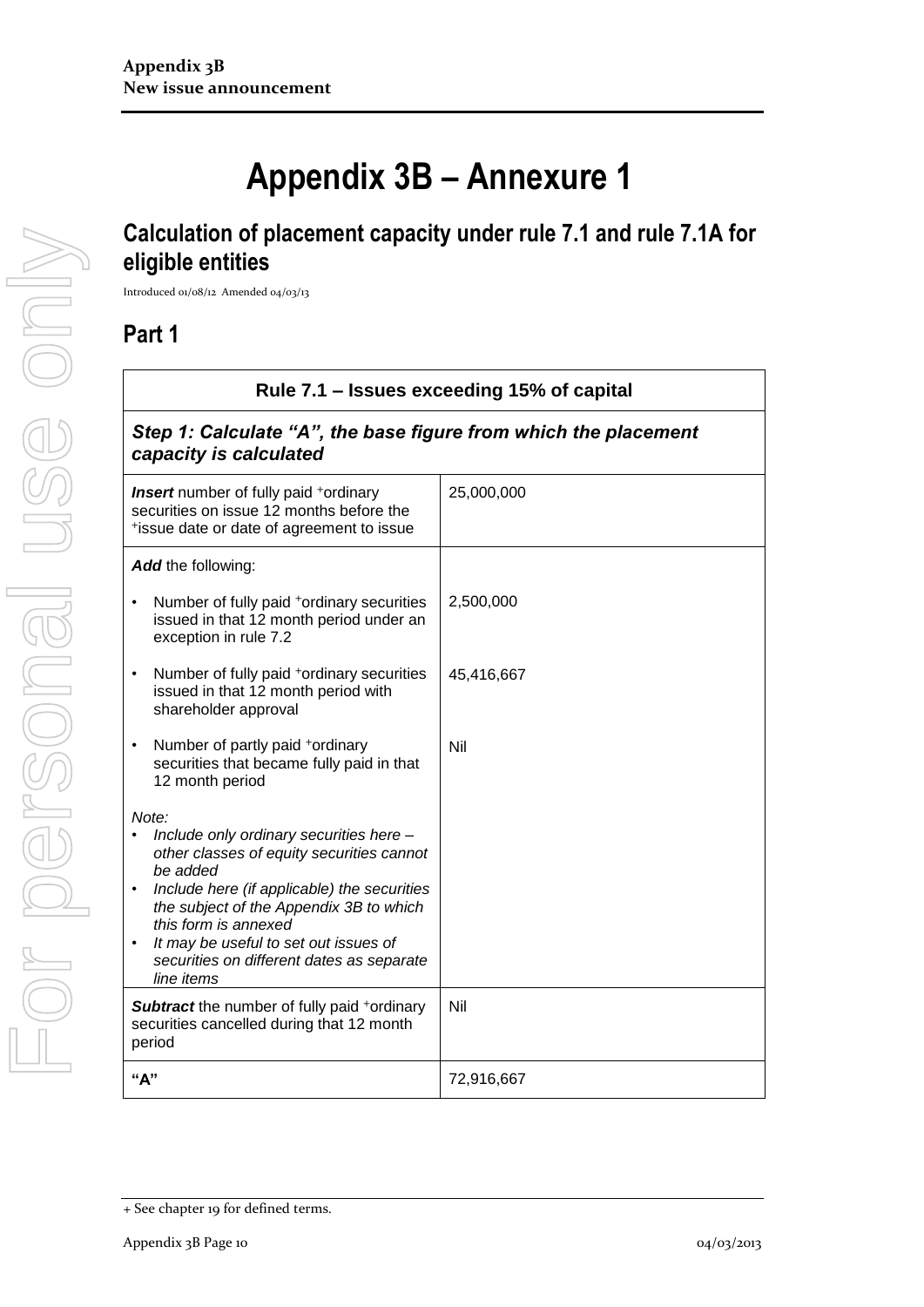| Step 2: Calculate 15% of "A"                                                                                                                  |                                      |  |
|-----------------------------------------------------------------------------------------------------------------------------------------------|--------------------------------------|--|
| "R"                                                                                                                                           | 0.15                                 |  |
|                                                                                                                                               | [Note: this value cannot be changed] |  |
| Multiply "A" by 0.15                                                                                                                          | 10,937,000                           |  |
| Step 3: Calculate "C", the amount of placement capacity under rule<br>7.1 that has already been used                                          |                                      |  |
| <b>Insert</b> number of <sup>+</sup> equity securities issued<br>or agreed to be issued in that 12 month<br>period not counting those issued: | 10,163,625                           |  |
| Under an exception in rule 7.2<br>$\bullet$                                                                                                   |                                      |  |

- Under rule 7.1A
- With security holder approval under rule 7.1 or rule 7.4

#### *Note:*

- *• This applies to equity securities, unless specifically excluded – not just ordinary securities*
- *• Include here (if applicable) the securities the subject of the Appendix 3B to which this form is annexed • It may be useful to set out issues of*
- *securities on different dates as separate line items*

#### **"C"**

### *Step 4: Subtract "C" from ["A" x "B"] to calculate remaining placement capacity under rule 7.1*

| "A" $\times$ 0.15                               | 10,937,000                                                         |
|-------------------------------------------------|--------------------------------------------------------------------|
| Note: number must be same as shown in<br>Step 2 |                                                                    |
| Subtract "C"                                    | 10,163,625                                                         |
| Note: number must be same as shown in<br>Step 3 |                                                                    |
| <b>Total</b> ["A" $\times$ 0.15] – "C"          | 773,375                                                            |
|                                                 | [Note: this is the remaining placement<br>capacity under rule 7.1] |

<sup>+</sup> See chapter 19 for defined terms.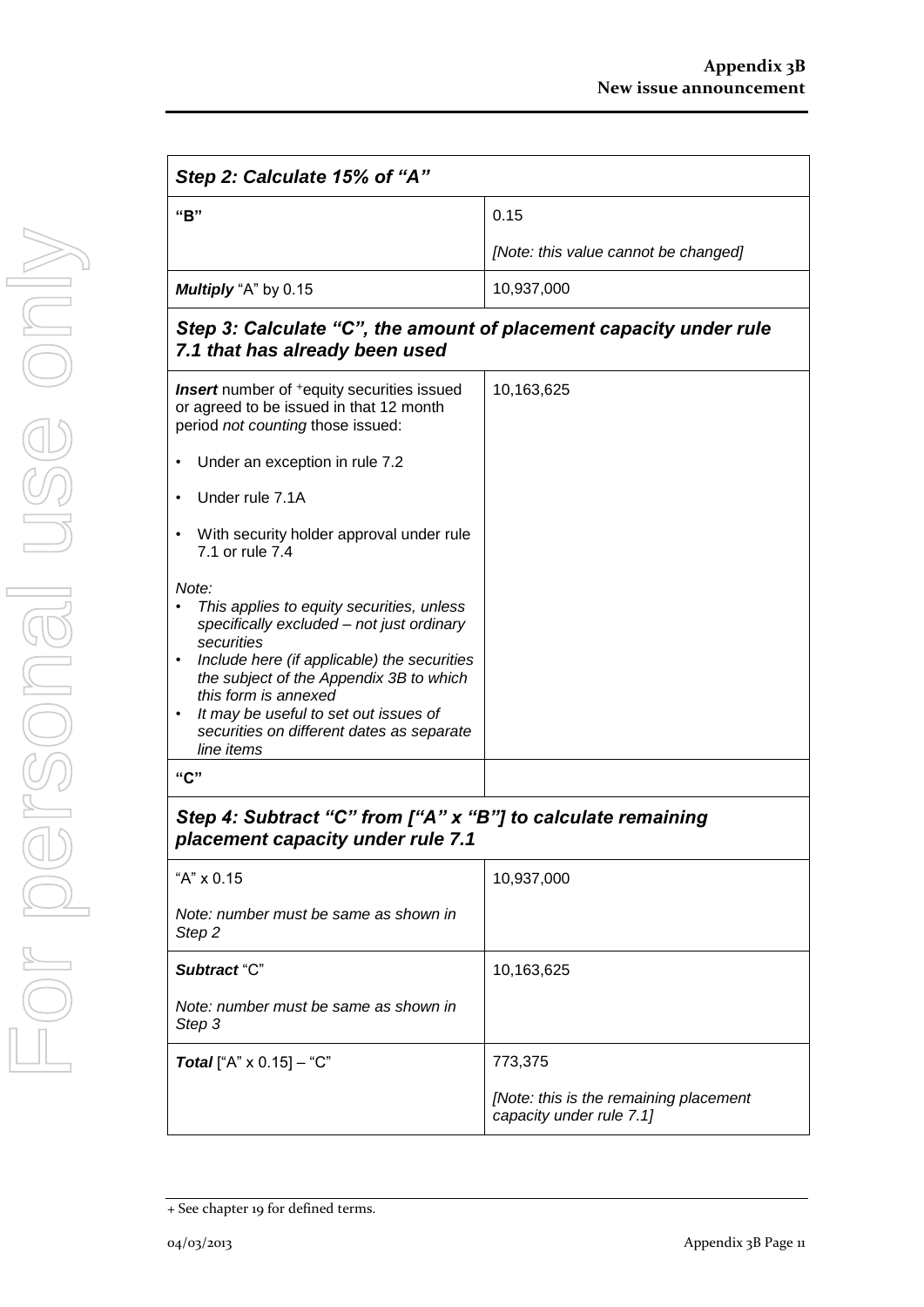# **Part 2**

| Rule 7.1A – Additional placement capacity for eligible entities<br>Step 1: Calculate "A", the base figure from which the placement<br>capacity is calculated                                                                                                                                                                                                                                                                                                                       |                                    |
|------------------------------------------------------------------------------------------------------------------------------------------------------------------------------------------------------------------------------------------------------------------------------------------------------------------------------------------------------------------------------------------------------------------------------------------------------------------------------------|------------------------------------|
|                                                                                                                                                                                                                                                                                                                                                                                                                                                                                    |                                    |
| Note: number must be same as shown in<br>Step 1 of Part 1                                                                                                                                                                                                                                                                                                                                                                                                                          |                                    |
| Step 2: Calculate 10% of "A"                                                                                                                                                                                                                                                                                                                                                                                                                                                       |                                    |
| "D"                                                                                                                                                                                                                                                                                                                                                                                                                                                                                | 0.10                               |
|                                                                                                                                                                                                                                                                                                                                                                                                                                                                                    | Note: this value cannot be changed |
| Multiply "A" by 0.10                                                                                                                                                                                                                                                                                                                                                                                                                                                               | 7,291,667                          |
| Step 3: Calculate "E", the amount of placement capacity under rule<br>7.1A that has already been used                                                                                                                                                                                                                                                                                                                                                                              |                                    |
| <b>Insert</b> number of <sup>+</sup> equity securities issued<br>or agreed to be issued in that 12 month<br>period under rule 7.1A                                                                                                                                                                                                                                                                                                                                                 | nil                                |
| Notes:<br>This applies to equity securities - not<br>just ordinary securities<br>Include here $-$ if applicable $-$ the<br>securities the subject of the Appendix<br>3B to which this form is annexed<br>Do not include equity securities issued<br>under rule 7.1 (they must be dealt with<br>in Part 1), or for which specific security<br>holder approval has been obtained<br>It may be useful to set out issues of<br>securities on different dates as separate<br>line items |                                    |
| "E"                                                                                                                                                                                                                                                                                                                                                                                                                                                                                | nil                                |

<sup>+</sup> See chapter 19 for defined terms.